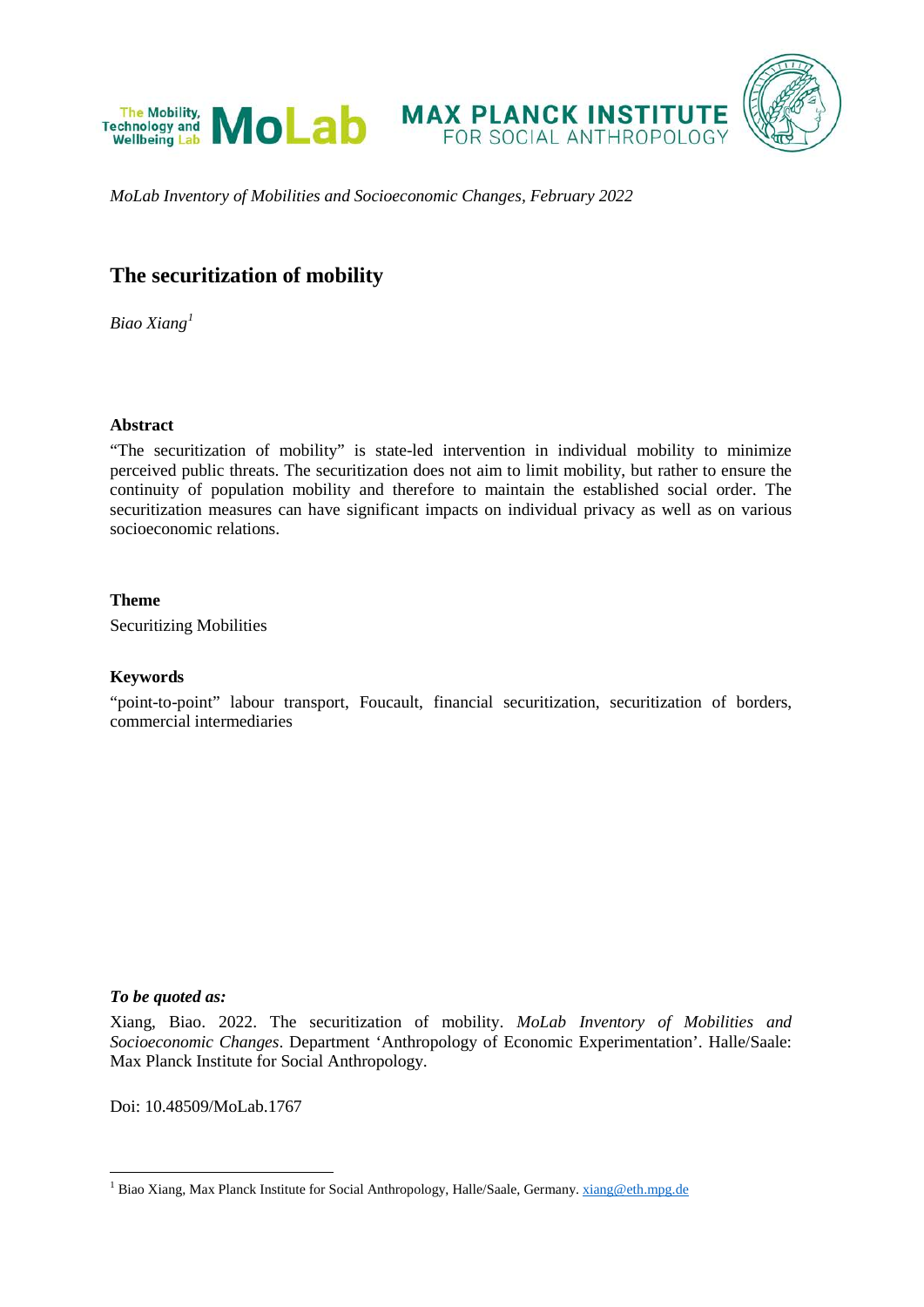"The securitization of mobility" is state-led intervention in individual mobility to minimize perceived public threats. A pertinent example is viral contagion. While the government is the central actor in such interventions, the involvement of other actors, such as employers, technology companies and community organizations, is also critical. Securitization measures include contact tracing, quarantine requirements, contactless delivery, and traveller screening and restrictions (e.g. mandatory health certificates to travel). The fundamental purpose of the securitization of mobility is not to limit mobility, but rather to ensure the *continuity* of population mobility and therefore to maintain the established social order.

The significance of the securitization of mobility has become evident during the COVID-19 pandemic. With such measures, key workers such as health personnel and transport workers can move relatively smoothly and safely, the economy can reopen before the pandemic has ended, and the spread of the virus is monitored on a large scale in real time. But securitization measures also raise concerns, particularly regarding personal privacy and data management. This entry suggests that the implications can be more far-reaching.

#### **Two stages of mobility securitization in China during COVID**

What does the securitization of mobility look like? My documentary studies and preliminary field research with Chaogou Xing on migrant workers and traders in China, which we started in 2019, suggests that citizens are "encapsulated" in sociotechnical systems of monitoring. Following the initial shock and total lockdown from January to March 2020, the specific patterns of encapsulation have evolved in two stages.

During the first stage, local governments and employers dispatched migrant workers, accompanied by government officials, from their homes to worksites on chartered trains and buses in a "point-to-point" manner. This first took place between February and April 2020 across China. Some localities resumed this practice between February and March 2021 when large numbers of migrants returned to cities to work after the Chinese New Year holiday. [2](#page-0-1)

During the second stage, with the increase of mobility, "point-to-point" transport has given way to a more elaborate system that links local governments, residential communities, employers and commercial intermediaries. Different actors work together to link migrants' multiple legs of mobility into ostensibly seamless journeys: long-distance travel from their rural homes to the city is linked to their movement within the city from the train station to accommodation, and to subsequent movements between their accommodation and worksites. The government assigns responsibilities to landlords (typically via the community administration or real estate agencies), and labour agencies ensure quarantine arrangements and monitor migrant workers' travel histories and health. Landlords and labour agencies are also obliged to provide help to migrants. Those who fail to do so are publicly criticized and can be delicensed. Landlords and labour agencies appear compliant, and some welcome the additional responsibilities. The fragmented, short-term contractual relations that migrant workers have with these landlords and labour agencies are turned

<span id="page-1-0"></span> <sup>2</sup> Xiang, Biao. 2021. Point-to-point labour transport: the securitization of mobility after lockdown. *MoLab Inventory of Mobilities and Socioeconomic Changes*. Department 'Anthropology of Economic Experimentation'. Halle/Saale: Max Planck Institute for Social Anthropology.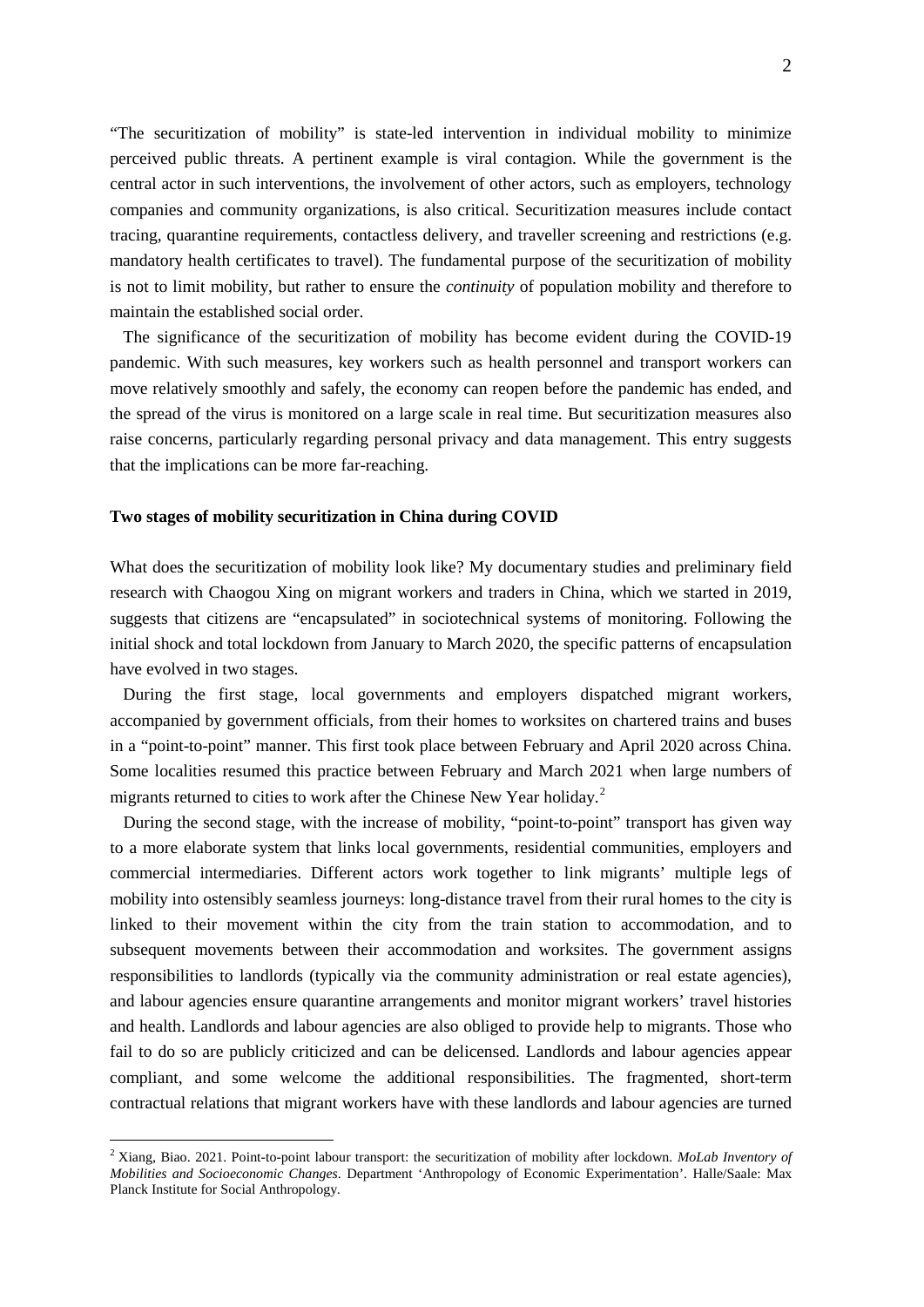into social relations for control and assistance. In short, by assuming the role of social control, they have further strengthened their positions in relation to migrants. For at least some migrants, then, it has become more difficult to seek employment without labour agencies, they now have little leeway to bargain about rents, and a host of other issues have arisen. In this context, it becomes clear that the securitization of mobility can have as significant an impact on socioeconomic relations as on individual privacy.

#### **The Copenhagen School and the Foucauldian approach**

I use the term "securitization"—rather than the restriction, regulation, control, or policing of mobility—to describe interventions in individuals' mobility for two reasons. First, these measures do not aim to hinder or stop mobility, and thus differ from typical mobility control or restriction. Second, instead of being carried out by the government through a set of general, blanket policies, the measures are implemented by multiple actors in multiple operations.

My use of "securitization" is directly inspired by two bodies of literature. The first is the Copenhagen School, which coined the term. By securitization, they stress that security should be examined as practices rather than a given condition or an idea. Security is always about the actions of turning something into a security concern.[3](#page-1-0)

The second is Foucault's theory on apparatuses of security (before he generalized it into a theory of neoliberal governmentality). The apparatus of security represents a form of governance that is based on the calculation of the distribution of risks across the population, in contrast to juridical power (based on black-and-white penal codes and punishment) and to disciplinary power (with a focus on correcting individual behaviour). Foucault illustrated the three modes of governance by comparing the European reactions to leprosy, the plague, and smallpox. Leprosy in the Medieval was dealt with through a binary divide. Those who had the disease were separated off and excluded from the larger society, which was to remain disease-free. The response to the plague in modern times was projected to the larger population, involving partitioning the affected regions and imposing regulations on people's behaviour—when people were permitted to go out, where, and what one should eat. The contemporary management of smallpox is based on detailed knowledge of "how many people are infected with smallpox, at what age, with what effects…and the statistical effects on the population in general". Leprosy is associated with exclusion, the plague with quarantine, and the smallpox with the security apparatus of epidemic management. [4](#page-2-0) The securitization of mobility represents an even more typical case of the security apparatus in epidemic management. In most cases, the measures do not aim to eradicate the virus or even to protect the population per se. The goal is to maintain the status quo—the circulation of people and goods that are deemed unstoppable and are critical for existing socioeconomic order<sup>[5](#page-2-1)</sup>—with acceptable, calculated risks.

<sup>&</sup>lt;sup>3</sup> Wæver, Ole. 1995. Securitization and desecuritization. In: Lipschutz, Ronnie (ed.) On Security. New York: Columbia University Press, pp. 46–86.

<span id="page-2-2"></span><span id="page-2-0"></span><sup>&</sup>lt;sup>4</sup> Foucault, Michel. 2009. *Security, territory, population: lectures at the Collège de France, 1977-78*. Edited by Michel Senellart. Springer.

<span id="page-2-1"></span><sup>&</sup>lt;sup>5</sup> Xiang, Biao. 2020. The gyroscope-like economy: hypermobility, structural imbalance and pandemic governance in China. *Inter-Asia Cultural Studies*, 21:4, 521-532.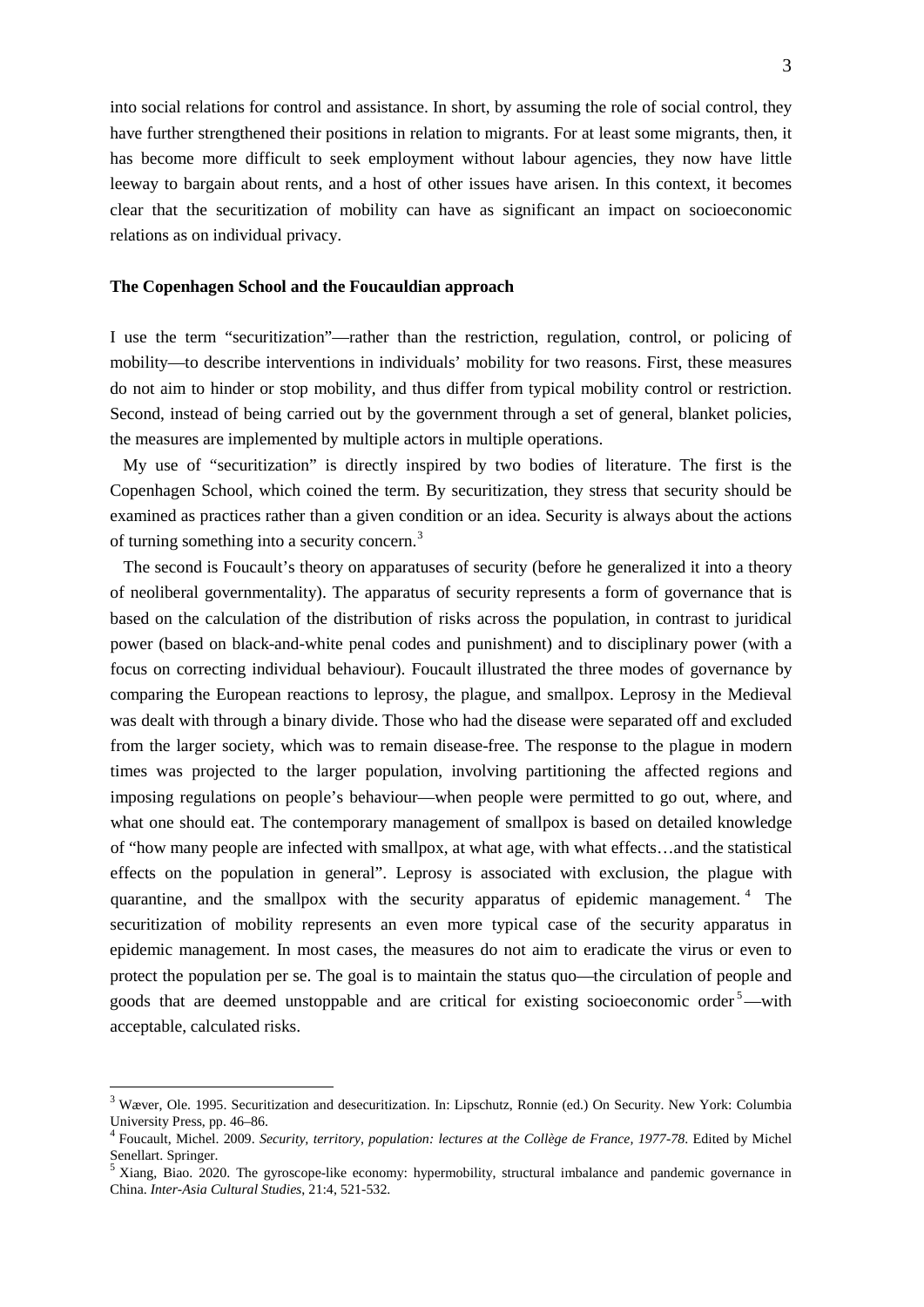#### **Political, financial and social securitization**

The securitization of mobility may indicate some specific ways that socioeconomic relations are reorganized. The changes are more likely to be patchwork rather than systemic, hidden rather than obvious. In order to help to discern the possible changes, it may be useful to compare the securitization of mobility to what scholars have described as securitization in the domains of politics, finance, and social life.

## *Political securitization*

"Political securitization" refers to state elevation of an issue to a security concern. Once "securitized", the issue becomes an existential threat to the public, calls for emergency actions, including wars and the suspension of the law, and allows government agencies to break free of rules and to form new inter-unit relations.<sup>[6](#page-2-2)</sup> The "securitization of borders" provides a powerful example. Through it, immigration control, an otherwise civic matter, is transformed into an *exception* in order to minimize cross-border mobility. The securitization of mobility, in contrast, aims to introduce *routines and norms*, and to minimize disruptions in mobility.

Furthermore, the securitization of borders entails highly concentrated effort. A small number of designated agencies undertake special measures on specific sites, mainly along international borders. They target specific groups, particularly immigrants. Often carried out in a secretive manner, the securitization of migration control is shielded from the general public. In contrast, the securitization of mobility is widely diffused and affects the entire population on a daily basis. As Foucault argues, an apparatus of security has to operate with a certain level of individual freedom that is not based on "the exemptions and privileges attached to a person, but the possibility of movement, change of place, and processes of circulation of both people and things."<sup>[7](#page-3-0)</sup> He characterized security concerns as concerns about "an indefinite series of mobile elements":

"x number of carts, x number of passers-by, x number of thieves, x number of miasmas, and so on. An indefinite series of events that will occur: so many boats will berth, so many carts will arrive, and so on. And equally an indefinite series of accumulating units: how many inhabitants, how many houses, and so on. I think the management of these series that, because they are open series can only be controlled by an estimate of probabilities, is pretty much the essential characteristic of the mechanism of security."[8](#page-3-1)

#### *Financial securitization*

<span id="page-3-2"></span>The Foucauldian understanding of securitization comes close to what happened in the world of finance. "Financial securitization" pools debts of different kinds by different parties into packages, and sells these debt relations to a third party. The third party (the investor) hopes to receive repayments from the various debtors that would eventually exceed what the investor paid. It is

 <sup>6</sup> Buzan, Wæver and de Wilde identify "existential threats, emergency action, and effects on inter unit relations by breaking free of rules" as three distinct components of securitization. See: Buzan, Barry, Ole Wæver and Jaap de Wilde. 1997. Security: A New Framework for Analysis. Lynne Rienner Publishers Inc.  $\frac{7}{8}$  Foucault. 2009, p. 35.

<span id="page-3-0"></span>

<span id="page-3-1"></span>